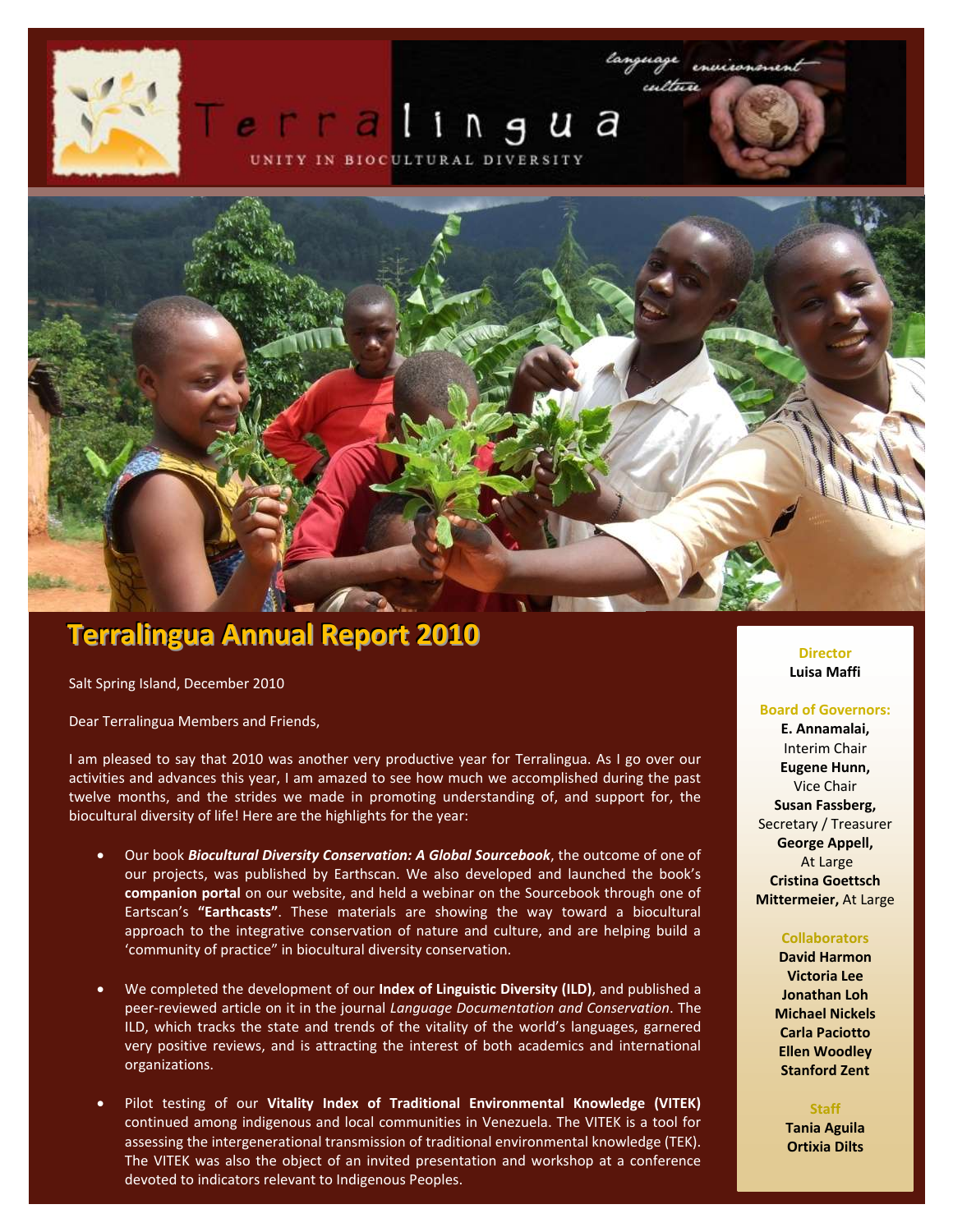- Building on the policy-relevant work we have done over the years, we contributed to the development of the **Convention on Biological Diversity UNESCO program of work on biological and cultural diversity**, which was launched at an international conference in Montreal.
- We participated in the12th **International Congress of Ethnobiology**, where we organized or co-organized several events relevant to our work, including sessions on biocultural diversity mapping, indicators, and our Sourcebook, as well as a very lively plenary panel session on "Where to, biocultural diversity?".
- As the concluding event of our longterm field project "Eco-cultural Health in the Sierra Tarahumara", with the **Rarámuri people** of northern Mexico, we hosted the visit of a group of them to Salt Spring Island, which included capacity building workshops and intercultural exchanges with local First Nations.
- Throughout the year, we laid the foundations for the development of a new project, aiming to produce **biocultural diversity curriculum** for high schools and educational materials for students and the general public.





- Toward the end of the year, we obtained a grant from the Firebird Foundation for Anthropological Research to develop a project to support the **documentation and revitalization of indigenous oral literatures**. Along with our biocultural diversity education activities, this new area of work will form the mainstay of our program next year.
- We made significant advances in our **outreach and media presence**, through a variety of means: the ongoing development of our new **website**, the creation of our **e-news bulletin**, the re-development of our **newsletter** *Langscape* as a twice-yearly biocultural diversity magazine, the launch of our presence on **social media** (Facebook, Twitter), the creation of a new **brochure and information package**, and a **media campaign** that yielded several interviews and articles in print and online media, particularly **interviews and blogs on National Geographic News Watch**.
- Last but not least, we continued to build our organizational strength through **Board development**, **membership drives**, and the development and initial implementation of **a comprehensive fundraising strategy**.

Of course, none of this would have been possible without the hard work of our dedicated staff and team of collaborators, who deserve our keen appreciation!

I find it remarkable that we've been able to do so much even at a time of global economic and financial uncertainty, when non-profits are experiencing significant difficulties. This trend certainly hasn't exempted us. But we sought to use our existing funds prudently, and made the most of all opportunities to be "out there" without exceedingly taxing our own finances. This fiscal prudence, along with the new Firebird Foundation grant, will allow us to continue with some assurance into the New Year. However, we will be stepping out our fundraising efforts in 2011, in order to continue to pursue our mission as vigorously as possible.

As a part of this effort, we count on you, our Members and Friends, to renew your support of our shared goals. We continue to work hard in the pursuit of our mission. As always, we are deeply grateful to you for the trust that you have placed in us over the years!

With warm regards,

Luisa Maffi, Ph.D. Co-founder and Director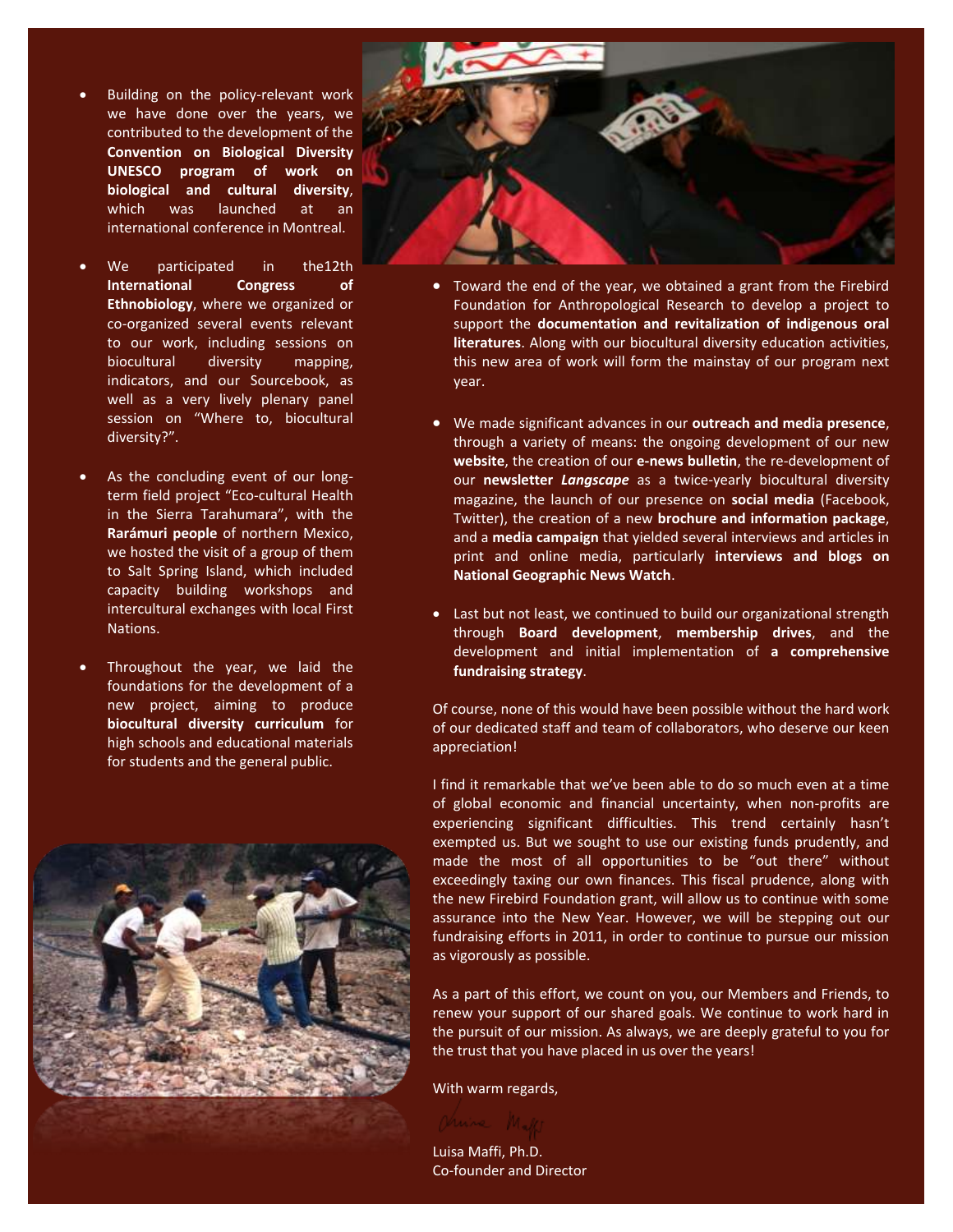# **Publications**

## **Books**

*Biocultural Diversity Conservation: A Global Sourcebook,* by Luisa Maffi and Ellen Woodley, Earthscan, 2010

## **Articles**

Harmon, D. and Loh, J. 2010. **The Index of Linguistic Diversity: A new quantitative measure of trends in the status of the world's languages**. *Language Documentation and Conservation* 4: 97- 151. Available at: [http://nflrc.hawaii.edu/ldc/2010/.](http://nflrc.hawaii.edu/ldc/2010/)

Harmon, D., Woodley, E. and Loh, J. 2010. **Measuring Status and Trends in Biological and Cultural Diversity**. *In Nature and Culture: Rebuilding Lost Connections*, J. Pretty and S. Pilgrim (eds.). Pp. 41-62. London: Earthscan.

Maffi, L. 2010. **Biocultural diversity: The true web of life**. National Geographic News Watch Online, 29 June 2010 *[http://blogs.nationalgeographic.com/blogs](http://blogs.nationalgeographic.com/blogs/news/chiefeditor/2010/06/biocultural-diversity-the-true-web-of-life.html) [/news/chiefeditor/2010/06/biocultural](http://blogs.nationalgeographic.com/blogs/news/chiefeditor/2010/06/biocultural-diversity-the-true-web-of-life.html)[diversity-the-true-web-of-life.html.](http://blogs.nationalgeographic.com/blogs/news/chiefeditor/2010/06/biocultural-diversity-the-true-web-of-life.html)*

Maffi, L. 2010. **Policy for Biocultural Diversity: Where Are We Now?** *Policy Matters 18*.

Maffi, L. 2010 **La perdita della diversita' culturale [Loss of biocultural diversity].** In *Ecosphera*, N. Eldredge and T. Pievani (eds.). Pp. 296-317. Torino: UTET.

Rapport, D.J. and Maffi, L. 2010. **The dual erosion of biological and cultural diversity: Implications for the health of eco-cultural systems.** *In Nature and Culture: Rebuilding Lost Connections*, S. Pilgrim and J. Pretty (eds.). Pp. 103-119. London: Earthscan.

#### **Interviews**

"Restoring human cultures to the web of life", by David Braun. **National Geographic News Watch**, June 1, 2010. Available at: http://blogs.nationalgeographic.com/blogs/ news/chiefeditor/2010/06/restoringhuman-cultures-to-the-web-of-life.html.

"The precious diversity of life, culture and language", by Kerry Vineberg. **WiserEarth** Blog, January 27, 2010, at: [http://blog.wiserearth.org/biocultural](http://blog.wiserearth.org/biocultural-diversity/)[diversity/.](http://blog.wiserearth.org/biocultural-diversity/)

Interview on Terralingua's Index of Biocultural Diversity. **CBC Radio** British Columbia program All Points West, with Jo-Ann Roberts, May 11, 2010.

"Talking to the clouds and listening to the trees", by David Braun. **National Geographic News Watch**, June 17, 2010. Available at: http://blogs.nationalgeographic.com/blogs/ news/chiefeditor/2010/06/talking-to-theclouds-and-listening-to-the-trees.html

"Nature, culture, and climate change", by Sanjay Khanna. **The Huffington Post**, 28 July 2010. Available at: www.huffingtonpost.com/sanjaykhanna/nature-culture-andclimat\_b\_661336.html

#### **Presentations and Keynotes**

Organized sessions "How Many People Speak your Language?" , "Biocultural Mapping", and "Where to, Biocultural Diversity?". 12<sup>th</sup> International Congress of Ethnobiology, Tofino, BC, Canada, 9-14 May 2010.

"Meet the Author" session on Terralingua's book *Biocultural Diversity Conservation: A Global Sourcebook*. Annual meeting, International Funders for Indigenous Peoples, Tofino, BC, Canada, 15-17 May 2010.

Invited presentation: "The Index of Linguistic Diversity: Measuring trends in global cultural diversity". International Conference on Biological and Cultural Diversity, Montreal, 8-10 June 2010.

Keynote talk: "Biocultural diversity: A global perspective". Trace Foundation symposium "Interdependent Diversities: The Relationship Between Language, Culture, and Ecology". New York, 24-25 September 2010.

Invited presentation: "Are we really losing the world's languages? A new Index of Linguistic Diversity provides the evidence". Explorers Club, Salt Spring Island, BC, Canada, 30 September 30-3 October 2010.

Invited presentation on the book *Biocultural Diversity Conservation*. Earthscan webinar "[Reconnecting](http://e2ma.net/go/6857266988/208377275/216350775/1405789/goto:http:/www.earthscan.co.uk/Earthcasts/tabid/101760/Default.aspx) [Nature and Culture](http://e2ma.net/go/6857266988/208377275/216350775/1405789/goto:http:/www.earthscan.co.uk/Earthcasts/tabid/101760/Default.aspx)", November 23, 2010.